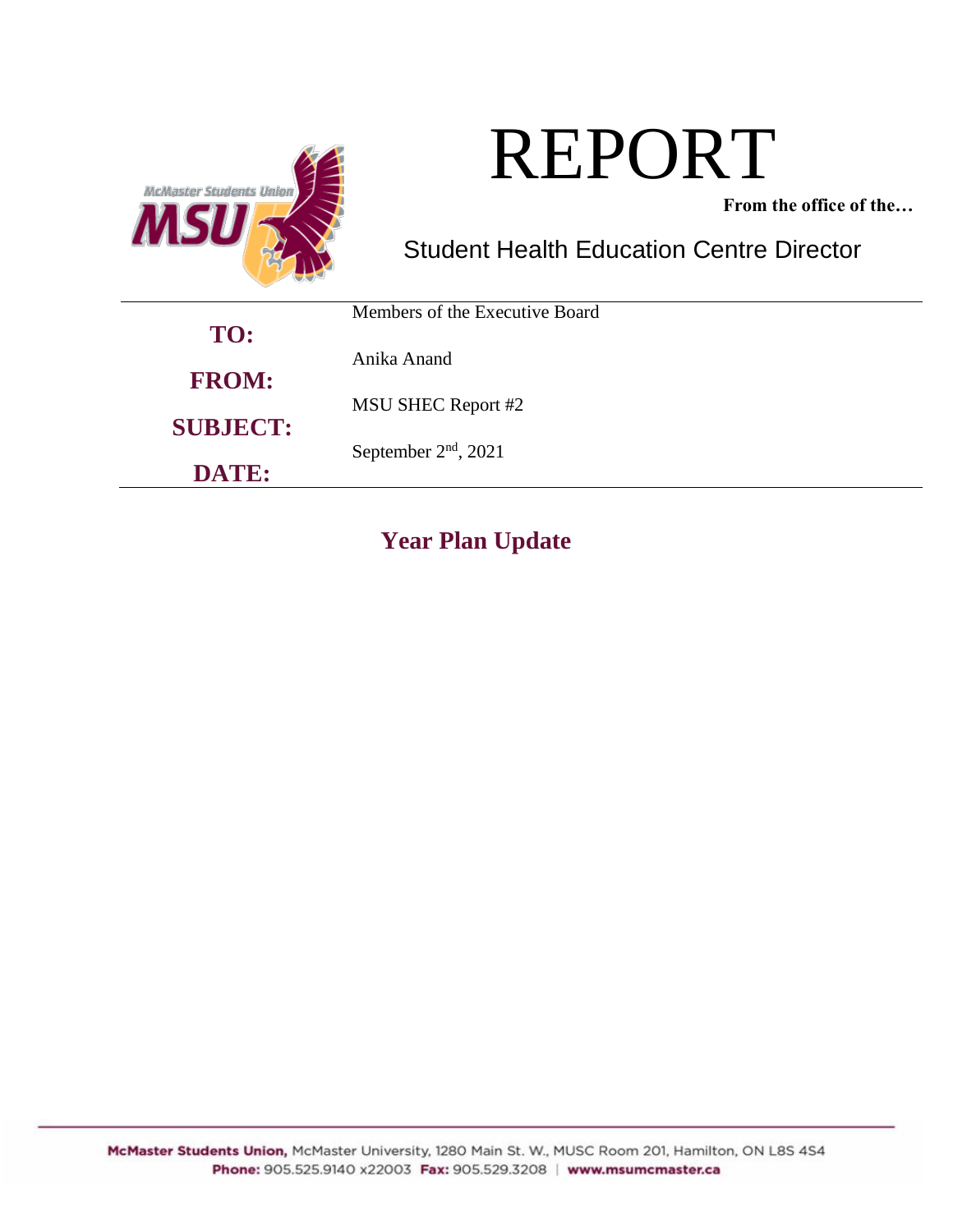Since submitting last month's year plan, much progress has been made! We have completed synchronous executive training, and our executive team is now feeling comfortable and confident in their respective roles.

We are running behind schedule in terms of hiring our upper-year/returner peer support volunteers (PSVs). Many members of our executive team are in need of some catching up after taking time off to write their MCAT or tend to their summer jobs/commitments. However, progress has been made, and the decisions and offers should be made and sent out this week.

Our executive team has been communicating regularly and working hard to facilitate many initiatives/activities including; executive training (T&Ds), Releasing the X-posing Xenophobia: COVID-19 and Communicable diseases Campaign (PCs), setting up SHECs warmline (VCs), organizing a SHEC WW collab with SPARK "Wellness 1A03 – A First Year Guide To Navigating Party Culture And Stress Management"(EOEs), organizing a WW event "Meet The Services" (Director), and intro to SHEC campaign (RAEs).

One challenge that we have experienced along the way is regarding to Welcome Week funding. Previously there has been additional funding provided specifically for Welcome Week Events. However, this year I was told that that extra funding was not available. This was challenging because SHEC, and many clubs we are collaborating with, created our budget plans with this extra funding in mind. The delayed communication regarding WW funding and schedules has significantly pushed back our ability to plan events effectively and efficiently. Specifically in regards to purchasing promotional material via the Underground, as this usually takes 2-3 weeks to create, and we require 2 weeks to promote the material. Due to the delay in communication this no longer fits with the timeline and budget plans.

# **Events, Projects, & Activities**

## **General Service Usage**

As per usual, SHEC is closed over the months of May – August. However, we have been contacted by a few students over this time. Primarily, students have been asking about accessing safe sex health supplies. These students were given a detailed breakdown of which sexual and reproductive wellness services are currently available to them.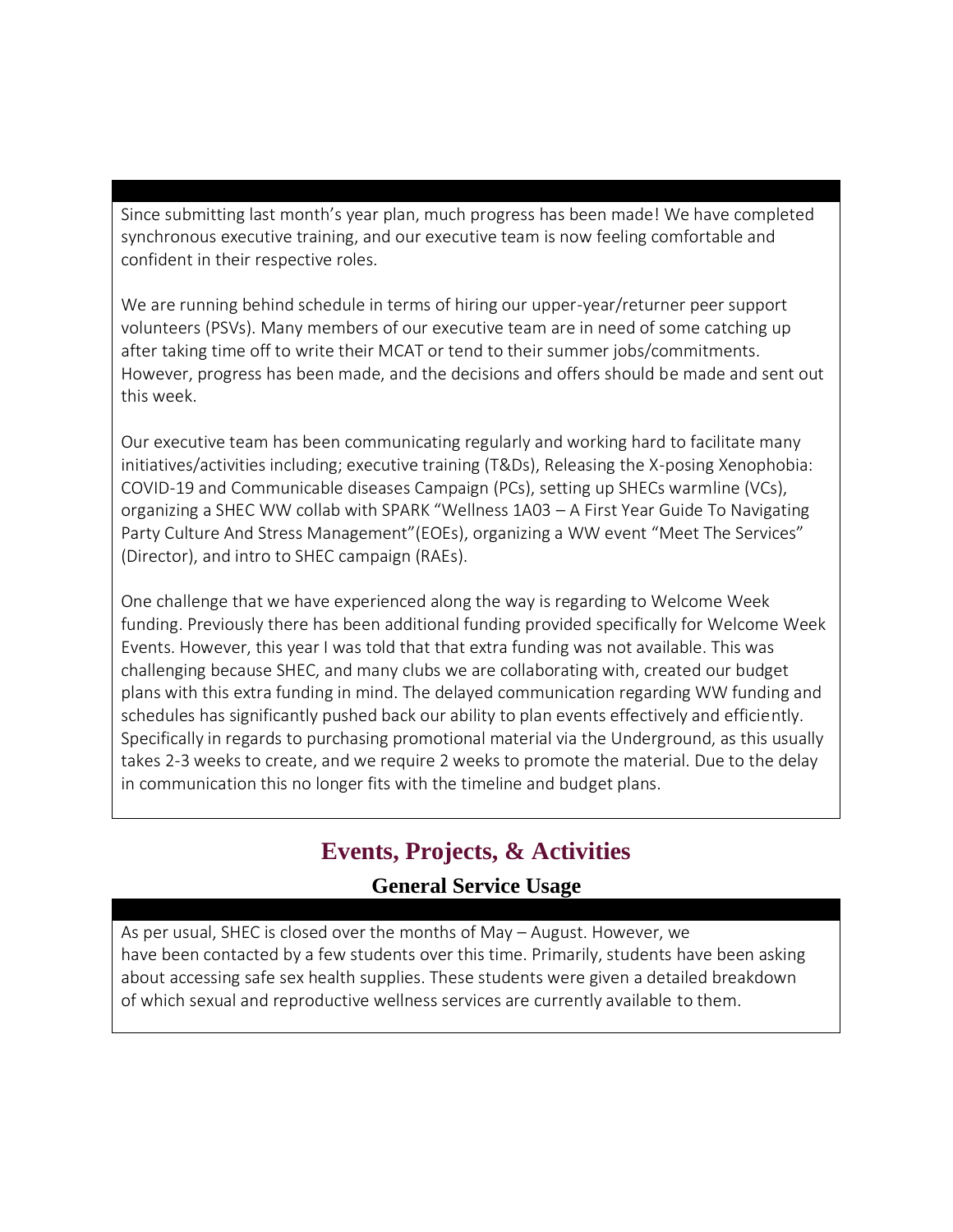## **Projects & Events** Executive Training:

#### Complete:

#### **General Information:**

We held synchronous training session for all Executives on Sunday, August 1st from 9:00-11:00 AM EST. It was held via Teams, and provided members with an opportunity to meet everyone on the Exec team for the first time. We sent all training materials and slides ahead of time including topics pertaining to; logistics and operational details for the year, service overview and structure, year plan details, disability justice and digital accessibility, and a returner-upper year PSV application review processes.

In the weeks following training, there were several tasks to complete including *(1)* asynchronous training modules *(2)* year plans *(3)* returner/upper year application review. There was also role specific tasks including:

- EOE: WW Spark collab event (Wellness 1A03 A First Year Guide To Navigating Party Culture And Stress Management)
- RAE: Intro To SHEC Campaign
- PC: Intro To SHEC Campaign + release X-posing Xenophobia: COVID-19 and Communicable diseases Campaign
- VC: Set up warmline + Logistics
- T&D: Prepared executive digital accessibility training

Gillian and myself are in the process of reviewing executive year plans and releasing asynchronous training modules.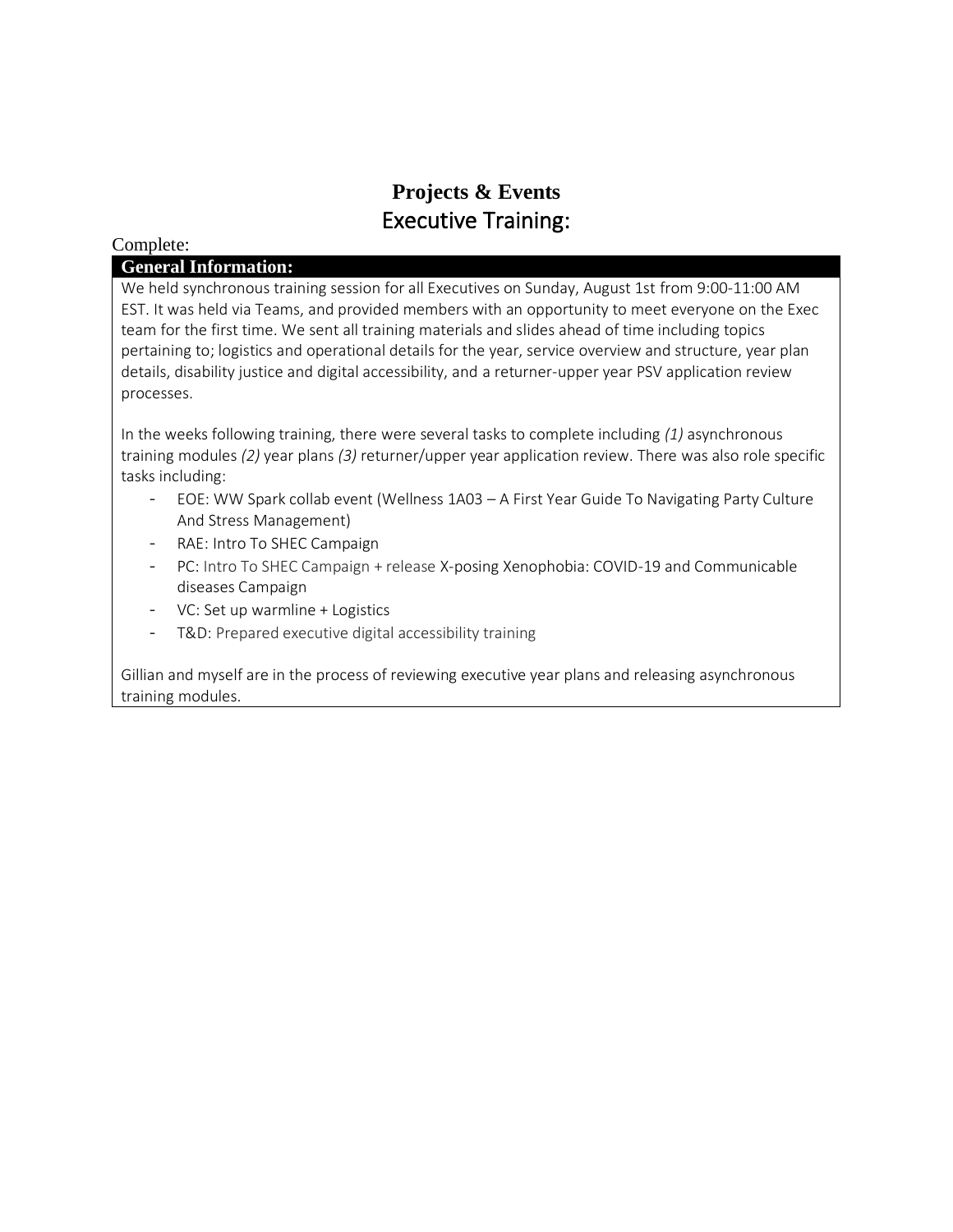# Meet The Services (WW):

#### Upcoming:

This event will consist of a virtual "Meet the Services" panel and will take place via Zoom on September 6<sup>th</sup> at 12pm. The PTMs (Directors and Assistant Directors) of each service will be present, as well as some of our execs – specifically those who are reps. The purpose of the event is to introduce students to the support, community, and resources that we can provide to them. The event will begin with a brief overview of the MSU and peer support, followed by a brief presentation given by each peer support service. These presentations will outline major service mandates, outline how peer support works, highlight services offered, and where to find our service spaces on campus and online. Once the presentations have been given, we will open the floor to a Q&A period. Finally, the event will be closed off with Kahoot quiz on key topics and facts that were shared throughout the presentations. The top three students will receive prizes (ie. Mac merch, campus store gift card, Amazon gift card, Pinks Gift card).

This event is a collaborative initiative between the MSU peer support services (Diversity, Maccess, PCC, SHEC, WGEN) to create an opportunity for students to learn about and engage with peer support services in a supportive environment and become introduced to various resources available at McMaster. Some of our year plans include goals for collaboration across services, engaging first-years, educating folks across campus about our services and what we can provide, and reducing misconceptions of peer support, safe(r) spaces, and other common topics under our mandates. This event will also help put faces to each service so that students may be less intimidated when accessing our services.

# Wellness 1A03 – A First Year Guide To Navigating Party Culture And Stress Management (WW):

#### Upcoming:

This event will occur on September 3<sup>rd</sup> from 6:30-7:30 PMEST, and addresses the themes of harm reduction and mental wellness. SHEC is handling the harm reduction portion of the event, more specifically organising a Harm Reduction Jeopardy game. We will begin with a quick slide introduction to introduce the game and general topic (with content warnings). Topics to be covered include:

- Alcohol Safety
- Marijuana and other drugs safety
- Walking home (Safety poles + Tips to stay safe using Uber)
- Resources around McMaster and Hamilton

There will also be a chance to win a \$25 gift card to the Campus store to promote attendance and to act as incentive.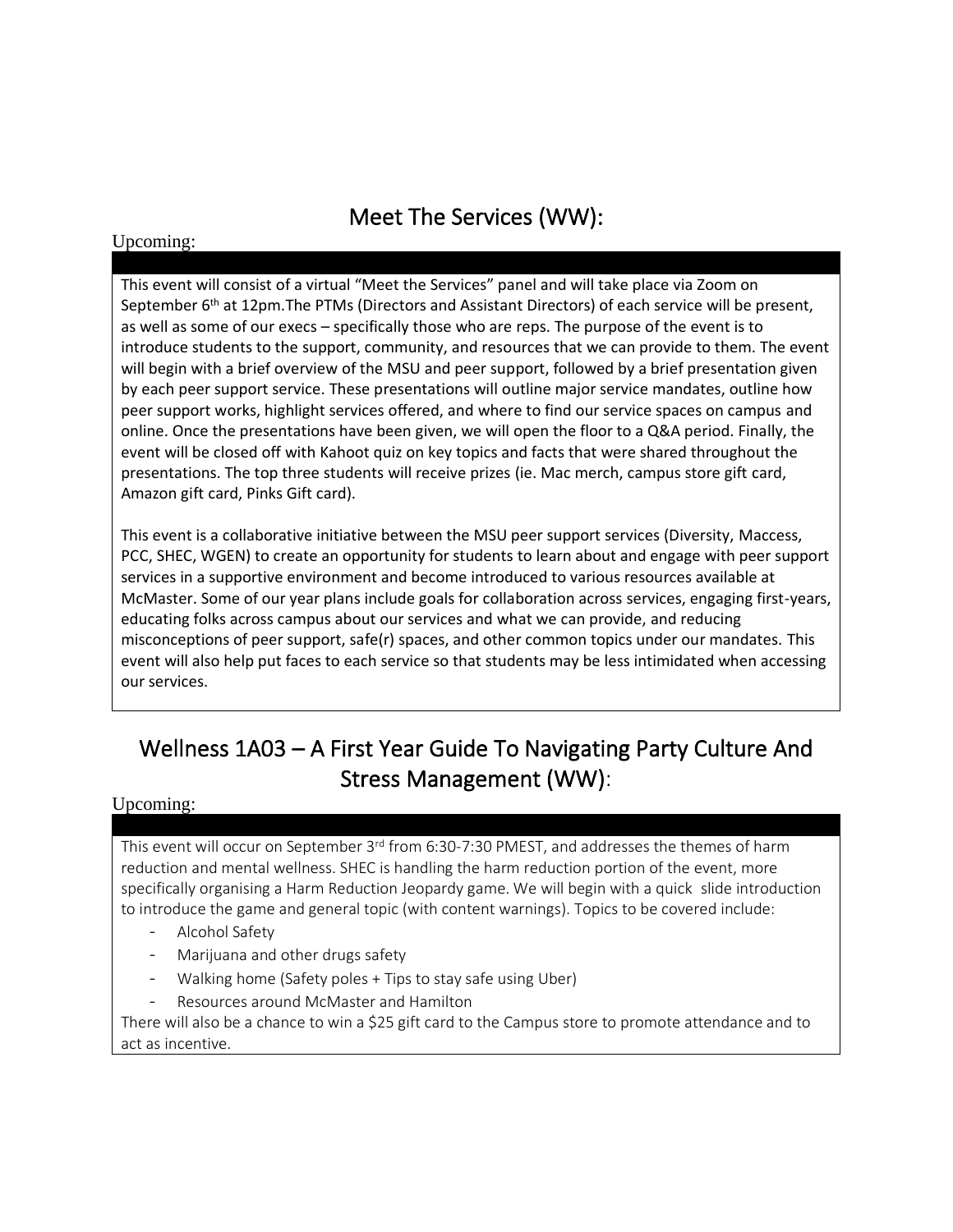## X-posing Xenophobia: COVID-19 and Communicable diseases Campaign: Complete:

We recently finished our X-posing Xenophobia: COVID-19 and Communicable diseases Campaign, a 4 day long campaign addressing topics related to health disparities in marginalized communities, vaccines facts about current COVID-19 vaccines, cultural appropriation and traditional medicines and the problematic parts of blood donation.

This campaign was created last year to address the effect of COVID-19 in almost all aspects of our lives. More specifically, the pandemic has also had more serious effects such as exposing and exacerbating many existing inequities in society.

## Intro To SHEC Campaign:

#### Upcoming:

The COVID-19 Pandemic and restrictions have changed how MSU SHEC operates on a daily basis. It is a primary goal, as outlined in our year plan, to increase service visibility and to ensure that McMaster students know how to access our services, as well as what those services look like in an online environment.

Most returning students know what SHEC looks like and offers in-person, however it is important to update students with what sort of services and supplies we offer in an online world, as well as how to access these resources via SHEC.

This campaign will address the following topics:

- Who we are: The Student Health Education Centre (SHEC), is a McMaster Students Union (MSU) peer-run service which strives to provide health advocacy and information, peer support, and connection to other resources. As an entirely peer-run service, SHEC provides free health supplies, educational material, and referrals. Importantly, SHEC is the MSU's only non-identity based peer support service and therefore reaches a wide array of communities through health-related events, campaigns, and peer support.
- What do we stand for: SHEC is cognization that wellbeing is not a one-size-fits all definition and therefore employs a broad understanding of the term "health". SHEC serves various communities within McMaster through promotion of its four strategic priorities: sexual reproduction and wellbeing, empowered bodies, substance use, and mental wellbeing (+ more on our 4 strategic pillars)
- What Services Do We Offer And How To Access Them: Warmline + Peer support + Collective Care + What The SHEC, Lockers Of Love, New Health Supply Dispenser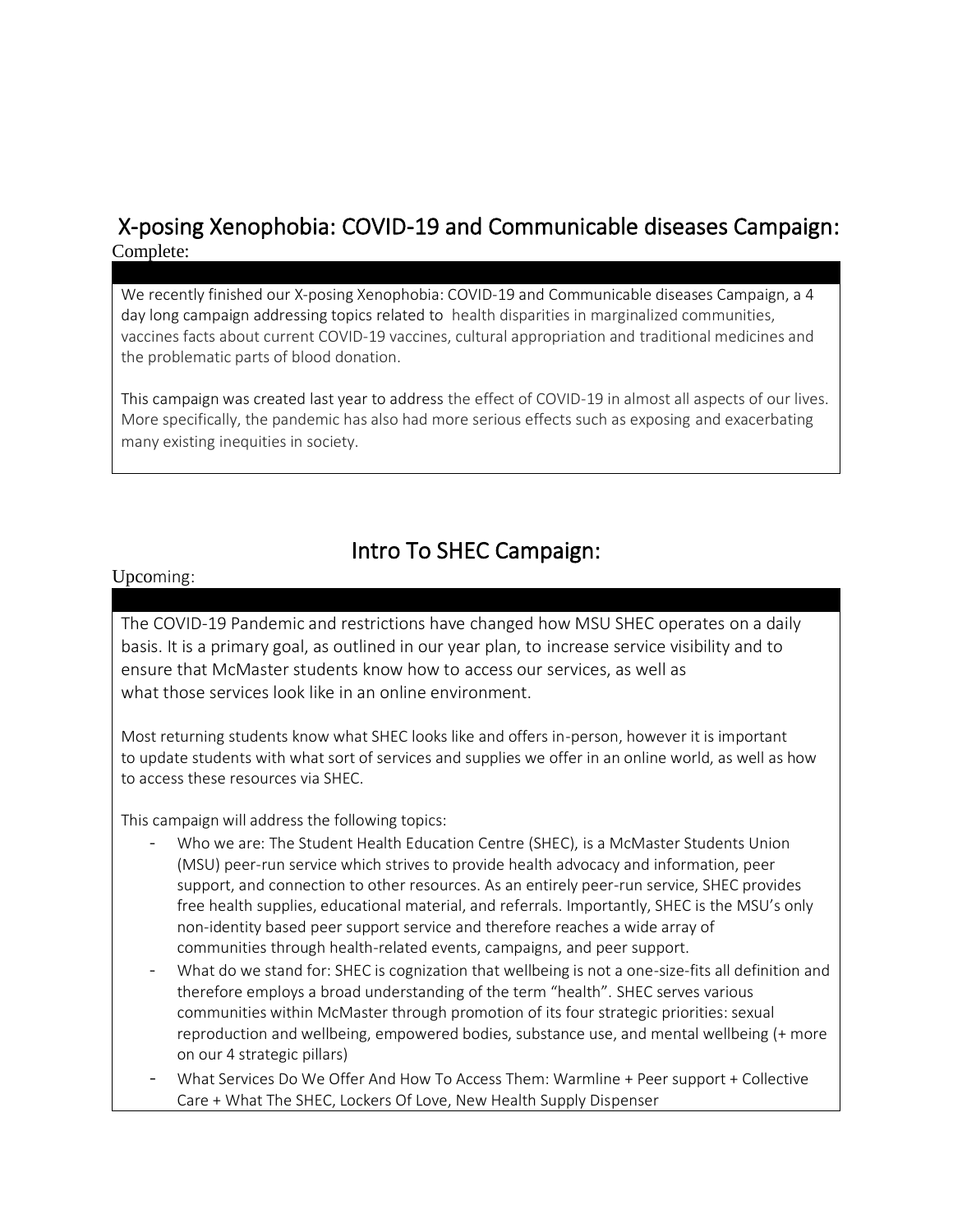# **Outreach & Promotions**

## **Summary**

As aforementioned, it is a primary goal this year to increase service visibility and to ensure that McMaster students know how to access our services, as well as what those services look like in an online environment. The service will be focusing on promotional strategies for our online operations to ensure that our services are visible and accessible to all students in the McMaster community.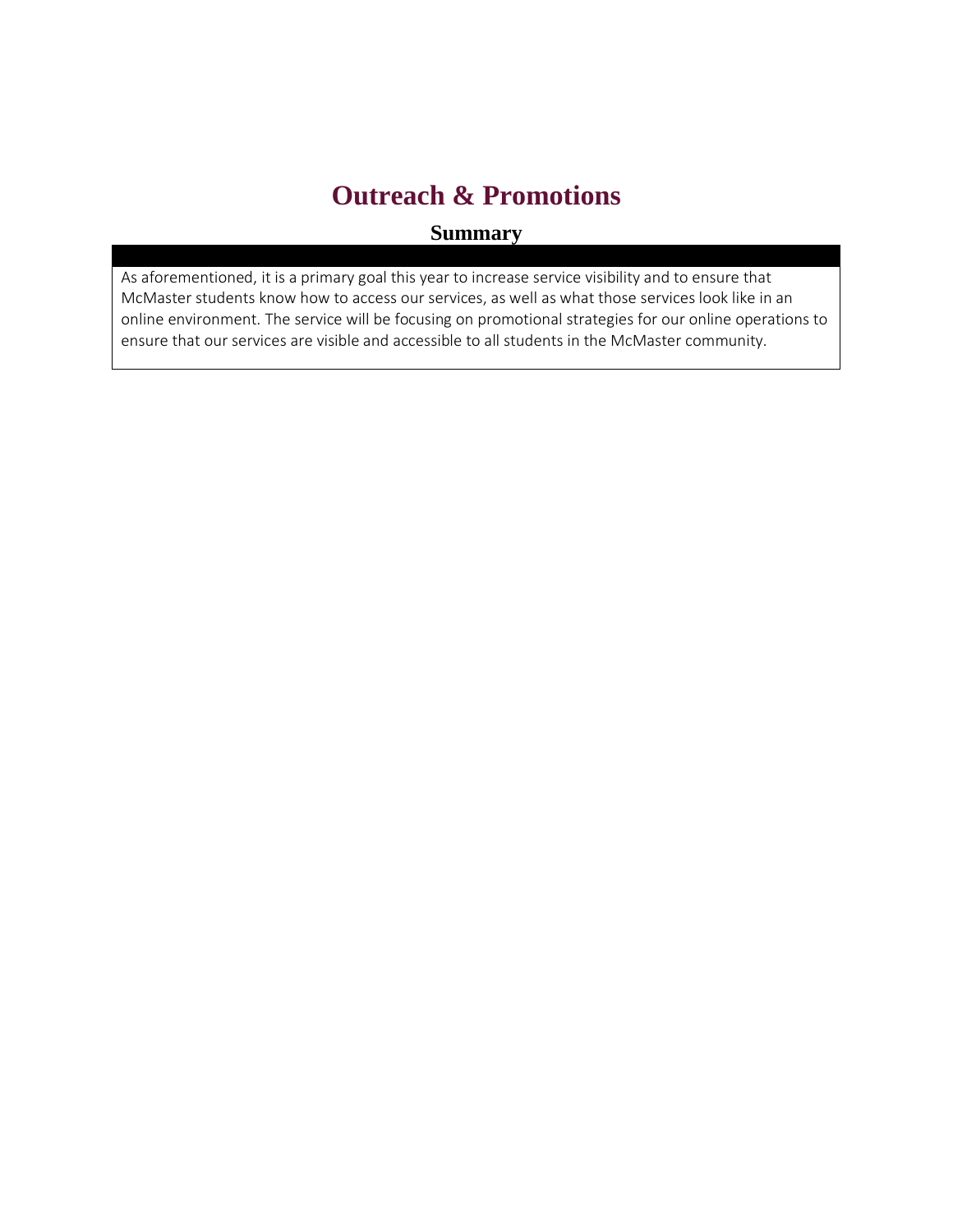## **Promotional Materials**

## **Social Media Engagement** Instagram (Last 30 Days)

*Table 1: Instagram Engagement Insights*

| <b>Insights</b>       | <b>Start</b><br><b>Values</b> | <b>Last Report</b><br><b>Values</b> | <b>Current</b><br><b>Values</b> | <b>Report</b><br>Change (%) | <b>Total</b><br>Change (%) |
|-----------------------|-------------------------------|-------------------------------------|---------------------------------|-----------------------------|----------------------------|
| <b>Followers</b>      |                               | 1035                                | 1049                            | #DIV/0!                     | #DIV/0!                    |
| <b>Impressions</b>    |                               | 4083                                | 5826                            | #DIV/0!                     | #DIV/0!                    |
| <b>Profile Visits</b> |                               | 445                                 | 244                             | #DIV/0!                     | #DIV/0!                    |
| <b>Website</b>        |                               |                                     |                                 |                             |                            |
| <b>Visits</b>         |                               | 77                                  | 21                              | #DIV/0!                     | #DIV/0!                    |
| <b>Reach</b>          |                               | 630                                 | 706                             | #DIV/0!                     | #DIV/0!                    |

## Facebook (Last 28 Days)

*Table 2: Facebook Engagement Insights*

| <b>Insights</b>   | <b>Start</b><br><b>Values</b> | <b>Last Report</b><br><b>Values</b> | <b>Current</b><br><b>Values</b> | <b>Report</b><br>Change (%) | <b>Total</b><br>Change (%) |
|-------------------|-------------------------------|-------------------------------------|---------------------------------|-----------------------------|----------------------------|
| <b>Likes</b>      |                               | 5                                   | 3                               | #DIV/0!                     | #DIV/0!                    |
| <b>Reach</b>      |                               | 599                                 | 948                             | #DIV/0!                     | #DIV/0!                    |
| <b>Views</b>      |                               | 97                                  | 69                              | #DIV/0!                     | #DIV/0!                    |
| <b>Engagement</b> |                               | 21                                  | 56                              | #DIV/0!                     | #DIV/0!                    |
| <b>Followers</b>  |                               | 2502                                | 2430                            | #DIV/0!                     | #DIV/0!                    |

## **Finances**

Only \$5 has been spent from our 2021 – 2022 budget thus far, for signage for our new health supply dispenser. However, this is likely to change very soon, as we are planning to order health supplies that need to be restocked in early September once both Gillian and myself have had a chance to visit the SHEC Space (MUSC 202) in person for inventory.

Our largest financial partnership is with Public Health Hamilton, who provides SHEC with various free safe(r) sex and harm reduction items including oral barriers, lubricants and condoms.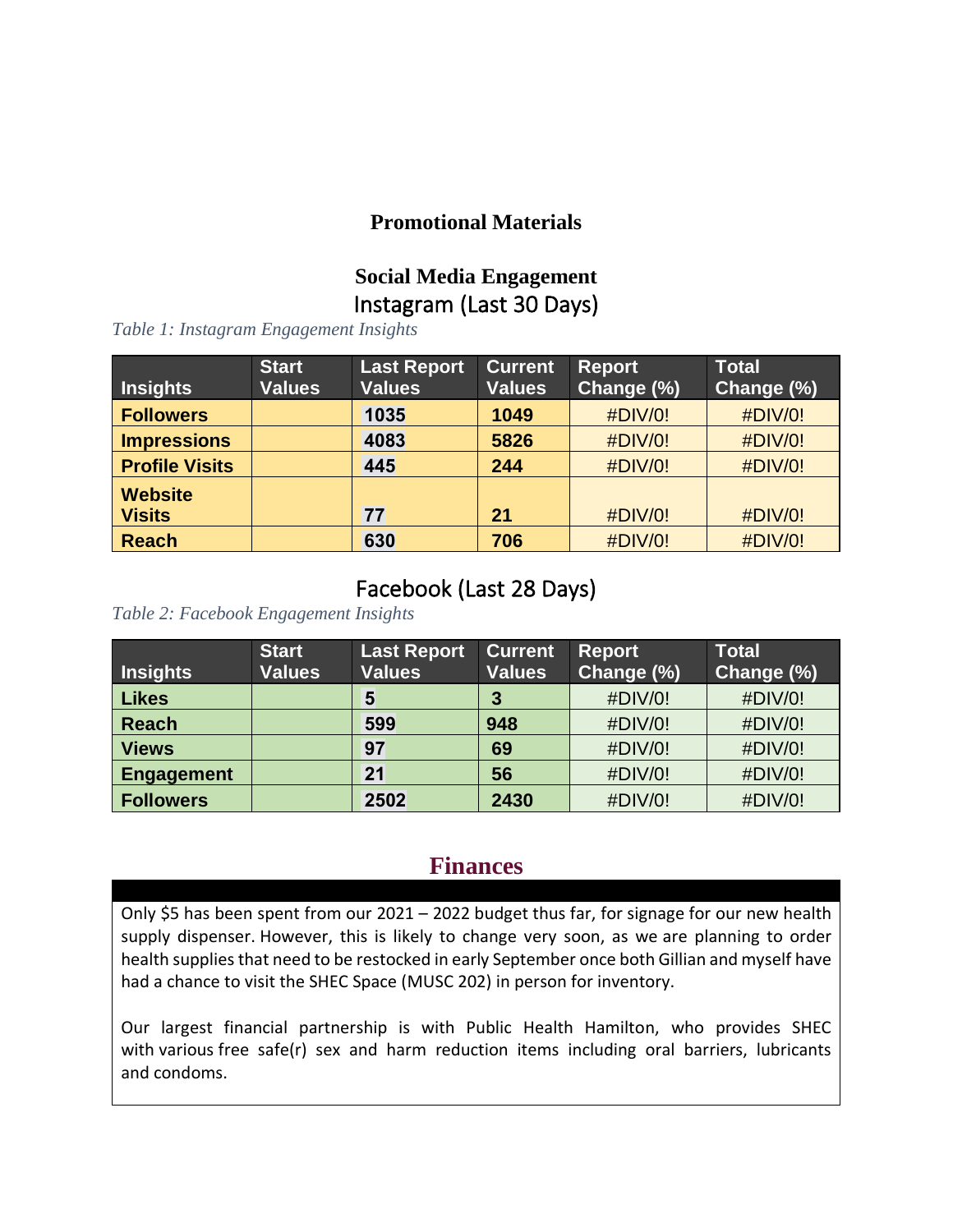# **Budget Summary**

# *Table 3: Budget Tracker*

| <b>Account</b><br>Code | <b>Item</b>           |                          | <b>Cost</b> | <b>Description</b> | Date of<br><b>Purchase</b> |
|------------------------|-----------------------|--------------------------|-------------|--------------------|----------------------------|
| 5003-                  | <b>SHEC - OFFICE</b>  |                          |             |                    |                            |
| 0116                   | <b>SUPPLIES</b>       | $\frac{1}{2}$            | 100         |                    |                            |
|                        |                       |                          |             |                    |                            |
|                        | <b>Total Spent in</b> |                          |             |                    |                            |
|                        | Line                  | \$                       |             |                    |                            |
|                        | Remaining in          |                          |             |                    |                            |
|                        | Line                  | \$                       | 100         |                    |                            |
|                        |                       |                          |             |                    |                            |
|                        | SHEC -                |                          |             |                    |                            |
| 5951-                  | REFERENCE             |                          |             |                    |                            |
| 0116                   | <b>LIBRARY</b>        | $\frac{1}{2}$            | 300         |                    |                            |
|                        |                       |                          |             |                    |                            |
|                        | Total Spent in        |                          |             |                    |                            |
|                        | Line                  | \$                       |             |                    |                            |
|                        | Remaining in          |                          |             |                    |                            |
|                        | Line                  | \$                       | 300         |                    |                            |
|                        |                       |                          |             |                    |                            |
|                        | SHEC -                |                          |             |                    |                            |
| 6101-                  | <b>HEALTH</b>         |                          |             |                    |                            |
| 0116                   | <b>SUPPLIES</b>       | $\overline{\mathcal{S}}$ | 1500        |                    |                            |
|                        |                       |                          |             |                    |                            |
|                        | Total Spent in        |                          |             |                    |                            |
|                        | Line                  | \$                       |             |                    |                            |
|                        | Remaining in<br>Line  | \$                       | 1500        |                    |                            |
|                        |                       |                          |             |                    |                            |
|                        | SHEC -                |                          |             |                    |                            |
| $6102 -$               | <b>ANNUAL</b>         |                          |             |                    |                            |
| 0116                   | <b>CAMPAIGNS</b>      | $\frac{1}{2}$            | 2500        |                    |                            |
|                        |                       |                          |             |                    |                            |
|                        | <b>Total Spent in</b> |                          |             |                    |                            |
|                        | Line                  | \$                       |             |                    |                            |
|                        | Remaining in          |                          |             |                    |                            |
|                        | Line                  | \$                       | 2500        |                    |                            |
|                        |                       |                          |             |                    |                            |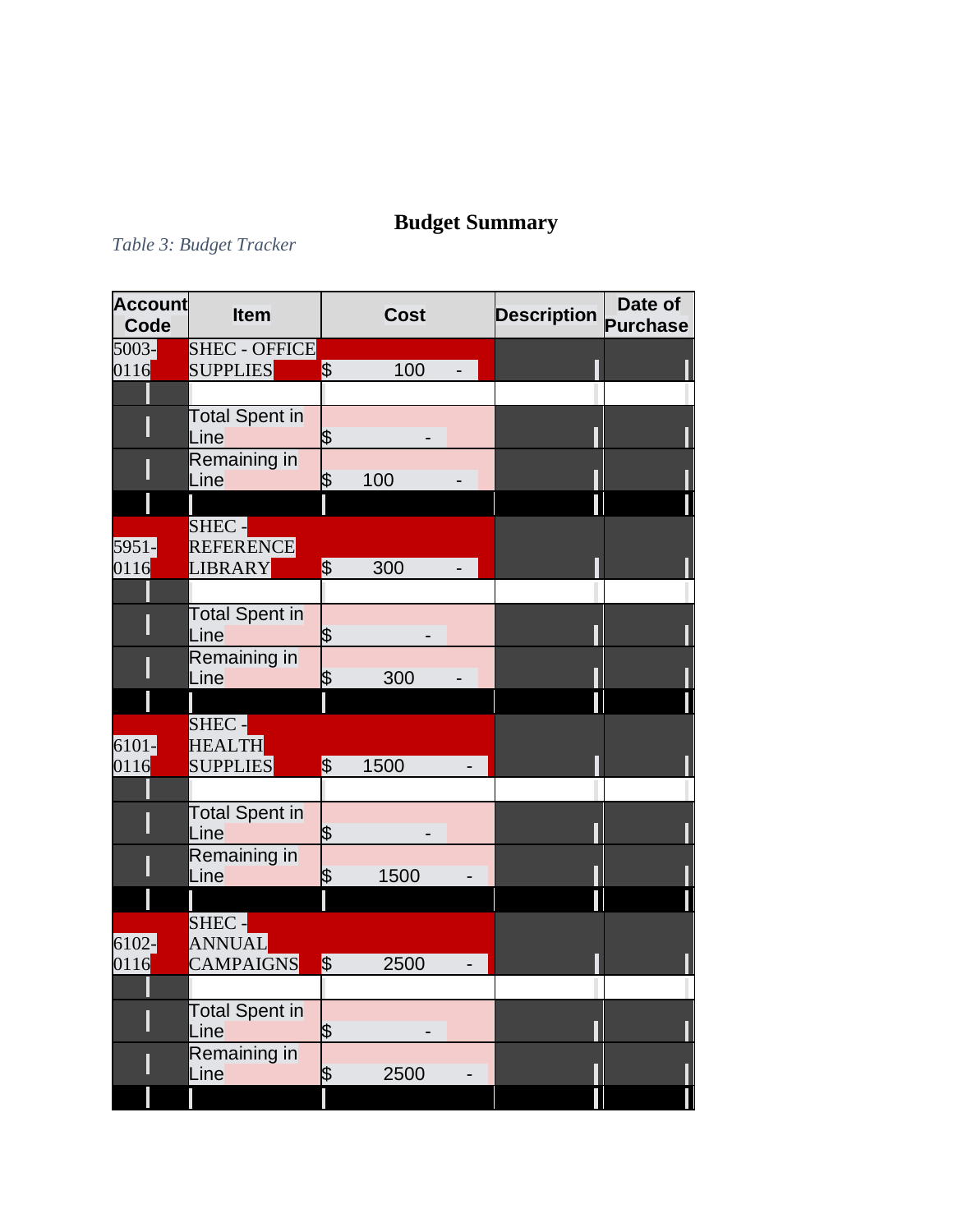|          | SHEC -<br><b>VOLUNTEER</b> |                          |      |        |  |  |
|----------|----------------------------|--------------------------|------|--------|--|--|
| 6494-    | RECOGNITION                |                          |      |        |  |  |
| 0116     | OBJ <mark>i</mark>         | $\overline{\mathcal{S}}$ | 750  |        |  |  |
|          |                            |                          |      |        |  |  |
|          | Total Spent in             |                          |      |        |  |  |
|          | Line                       | \$                       |      |        |  |  |
|          | Remaining in               |                          |      |        |  |  |
|          | Line                       | \$                       | 750  |        |  |  |
|          |                            |                          |      |        |  |  |
|          | SHEC -                     |                          |      |        |  |  |
|          | <b>ADVERTISING</b>         |                          |      |        |  |  |
| $6501 -$ | $\&$                       |                          |      |        |  |  |
| 0116     | PROMOTION                  | $\frac{1}{2}$            |      | 2800 - |  |  |
|          |                            |                          |      |        |  |  |
|          | <b>Total Spent in</b>      |                          |      |        |  |  |
|          | Line                       | \$                       | 5    |        |  |  |
|          | Remaining in               |                          |      |        |  |  |
|          | Line                       | \$                       | 2800 |        |  |  |
|          |                            |                          |      |        |  |  |
|          | SHEC -                     |                          |      |        |  |  |
| 6804-    | <b>TRAINING</b>            |                          |      |        |  |  |
| 0116     | <b>EXPENSE</b>             | $\overline{\mathcal{E}}$ | 500  |        |  |  |
|          |                            |                          |      |        |  |  |
|          | <b>Total Spent in</b>      |                          |      |        |  |  |
|          | Line                       | \$                       |      |        |  |  |
|          | Remaining in               |                          |      |        |  |  |
|          | Line                       | \$                       | 500  |        |  |  |
|          |                            |                          |      |        |  |  |

# **Executives and Volunteers**

Since our last EB report, we have created and released an anonymous feedback form through Microsoft forms. This is a place for executives anonymously submit any general or specific feedback they may have. We encourage executives to share if they think we need to improve, have any ideas, or want to express something they are not pleased with, or comfortable sharing with the team. The responses go directly to the Director (myself) and Assistant Director (Gillian), and will not be shared with anyone else, unless it is pertinent information. It is entirely anonymous, and will remain open all year with periodic checks.